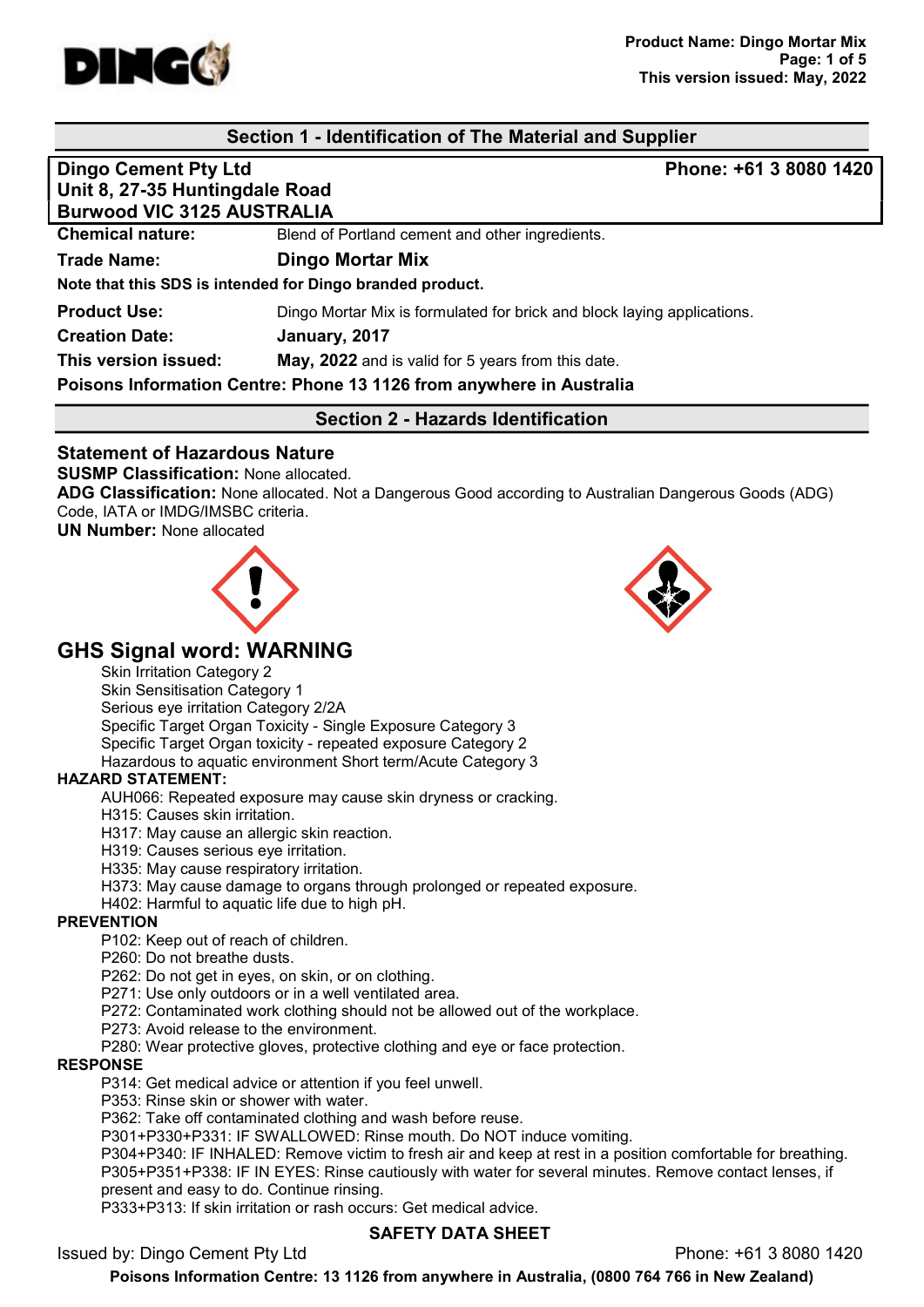

P337+P313: If eye irritation persists: Get medical advice.

P370+P378: Not combustible. Use extinguishing media suited to burning materials.

#### STORAGE

P403: Store in a well-ventilated place.

P405: Store locked up.

P402+P404: Store in a dry place. Store in a closed container.

#### DISPOSAL

P501: If they can not be recycled, dispose of contents to an approved waste disposal plant and containers to landfill (see Section 13 of this SDS).

#### Emergency Overview

Physical Description & Colour: Grey coloured powder.

#### Odour: No odour.

Major Health Hazards: irritating to eyes, respiratory system and skin, possible skin sensitiser, repeated exposure may cause skin dryness or cracking.

| <b>Section 3 - Composition/Information on Ingredients</b> |               |         |                                |         |  |
|-----------------------------------------------------------|---------------|---------|--------------------------------|---------|--|
| Ingredients                                               | <b>CAS No</b> | Conc, % | TWA $(mg/m^3)$ STEL $(mg/m^3)$ |         |  |
| Portland cement                                           | 65997-15-1    | 10-30   | 10                             | not set |  |
| Silica (Crystalline)                                      | 14808-60-7    | >60     | 0.1                            | not set |  |
| Calcium hydroxide                                         | 1305-62-0     | 10-30   | 5                              | not set |  |
| Other non hazardous ingredients                           | secret        | to 100  | not set                        | not set |  |

This is a commercial product whose exact ratio of components may vary slightly. Minor quantities of other non hazardous ingredients are also possible.

The SWA TWA exposure value is the average airborne concentration of a particular substance when calculated over a normal 8 hour working day for a 5 day working week. The STEL (Short Term Exposure Limit) is an exposure value that may be equalled (but should not be exceeded) for no longer than 15 minutes and should not be repeated more than 4 times per day. There should be at least 60 minutes between successive exposures at the STEL. The term "peak "is used when the TWA limit, because of the rapid action of the substance, should never be exceeded, even briefly.

#### Section 4 - First Aid Measures

#### General Information:

You should call The Poisons Information Centre if you feel that you may have been poisoned, burned or irritated by this product. The number is 13 1126 from anywhere in Australia (0800 764 766 in New Zealand) and is available at all times. Have this SDS with you when you call.

Inhalation: If irritation occurs, contact a Poisons Information Centre, or call a doctor. Remove source of contamination or move victim to fresh air. If breathing is difficult, oxygen may be beneficial if administered by trained personnel, preferably on a doctor's advice. In severe cases, symptoms of pulmonary oedema can be delayed up to 48 hours after exposure.

**Skin Contact:** Quickly and gently brush away excess particles. Wash gently and thoroughly with warm water (use non-abrasive soap if necessary) for 10-20 minutes or until product is removed. Under running water, remove contaminated clothing, shoes and leather goods (e.g. watchbands and belts) and completely decontaminate them before reuse or discard. If irritation persists, repeat flushing and seek medical attention.

Eye Contact: Quickly and gently brush particles from eyes. Immediately flush the contaminated eye(s) with lukewarm, gently flowing water for 15 minutes or until the product is removed, while holding the eyelid(s) open. Take care not to rinse contaminated water into the unaffected eye or onto the face. Obtain medical attention immediately. Take special care if exposed person is wearing contact lenses.

Ingestion: If swallowed, do NOT induce vomiting. Wash mouth with water and contact a Poisons Information Centre, or call a doctor.

## Section 5 - Fire Fighting Measures

Fire and Explosion Hazards: The major hazard in fires is usually inhalation of heated and toxic or oxygen deficient (or both), fire gases. There is no risk of an explosion from this product under normal circumstances if it is involved in a fire.

No fire decomposition products are expected from this product at temperatures normally achieved in a fire. **Extinguishing Media:** Not combustible. Use extinguishing media suited to burning materials. **Fire Fighting:** If a significant quantity of this product is involved in a fire, call the fire brigade.

Flammability Class: Does not burn.

## SAFETY DATA SHEET

Issued by: Dingo Cement Pty Ltd Phone: +61 3 8080 1420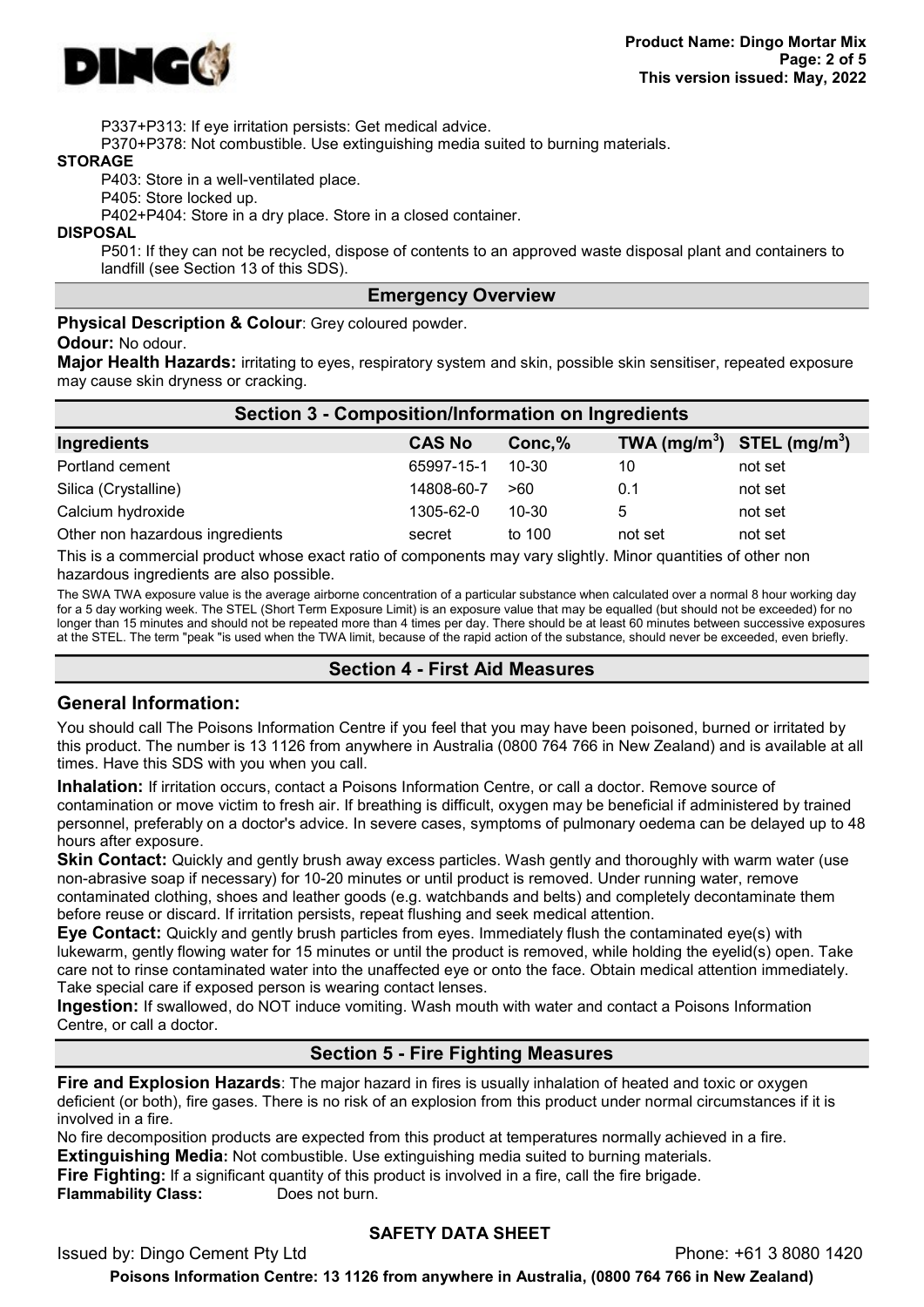

## Section 6 - Accidental Release Measures

Accidental release: In the event of a major spill, prevent spillage from entering drains or water courses. Wear full protective clothing including eye/face protection. All skin areas should be covered. See below under Personal Protection regarding Australian Standards relating to personal protective equipment. Suitable materials for protective clothing include no specific manufacturer recommendations. Use impermeable gloves with care. Eye/face protective equipment should comprise as a minimum, protective goggles. If there is a significant chance that dusts are likely to build up in cleanup area, we recommend that you use a suitable dust mask.

Stop leak if safe to do so, and contain spill. Sweep up and shovel or collect recoverable product into labelled containers for recycling or salvage, and dispose of promptly. Consider vacuuming if appropriate. Recycle containers wherever possible after careful cleaning. After spills, wash area preventing runoff from entering drains. If a significant quantity of material enters drains, advise emergency services. This material may be suitable for approved landfill. Ensure legality of disposal by consulting regulations prior to disposal. Thoroughly launder protective clothing before storage or re-use. Advise laundry of nature of contamination when sending contaminated clothing to laundry.

## Section 7 - Handling and Storage

Handling: Keep exposure to this product to a minimum, and minimise the quantities kept in work areas. Check Section 8 of this SDS for details of personal protective measures, and make sure that those measures are followed. The measures detailed below under "Storage" should be followed during handling in order to minimise risks to persons using the product in the workplace. Also, avoid contact or contamination of product with incompatible materials listed in Section 10.

Storage: Make sure that containers of this product are kept tightly closed. Keep containers dry and away from water. Make sure that the product does not come into contact with substances listed under "Incompatibilities" in Section 10. Check packaging - there may be further storage instructions on the label.

## Section 8 - Exposure Controls and Personal Protection

The following Australian Standards will provide general advice regarding safety clothing and equipment:

Respiratory equipment: AS/NZS 1715, Protective Gloves: AS 2161, Occupational Protective Clothing: AS/NZS 4501 set 2008, Industrial Eye Protection: AS1336 and AS/NZS 1337, Occupational Protective Footwear: AS/NZS2210.

| <b>SWA Exposure Limits</b> | TWA ( $mg/m3$ ) | STEL $(mg/m3)$ |
|----------------------------|-----------------|----------------|
| Portland cement            |                 | not set        |
| Calcium hydroxide          | 5               | not set        |
| Silica (Crystalline)       | 0.1             | not set        |

No special equipment is usually needed when occasionally handling small quantities. The following instructions are for bulk handling or where regular exposure in an occupational setting occurs without proper containment systems. Ventilation: This product should only be used in a well ventilated area. If natural ventilation is inadequate, use of a fan is suggested.

# Eye Protection: Protective glasses or goggles should be worn when this product is being used. Failure to protect your eyes may cause them harm. Emergency eye wash facilities are also recommended in an area close to where

this product is being used. **Skin Protection:** If you believe you may have a sensitisation to this product or any of its declared ingredients, you should prevent skin contact by wearing impervious gloves, clothes and, preferably, apron. Make sure that all skin areas are covered. See below for suitable material types.

**Protective Material Types:** There is no specific recommendation for any particular protective material type.

Respirator: If there is a significant chance that dusts are likely to build up in the area where this product is being used, we recommend that you use a suitable dust mask.

Eyebaths or eyewash stations and safety deluge showers should, if practical, be provided near to where this product is being handled commercially.

## Section 9 - Physical and Chemical Properties:

| Physical Description & colour: Grey coloured powder. |                                 |
|------------------------------------------------------|---------------------------------|
| Odour:                                               | No odour.                       |
| <b>Boiling Point:</b>                                | Not available.                  |
| Flash point:                                         | Does not burn.                  |
| <b>Upper Flammability Limit:</b>                     | Does not burn.                  |
| <b>Lower Flammability Limit:</b>                     | Does not burn.                  |
| <b>Autoignition temperature:</b>                     | Not applicable - does not burn. |
| <b>Freezing/Melting Point:</b>                       | >1200°C                         |

## SAFETY DATA SHEET

Issued by: Dingo Cement Pty Ltd Phone: +61 3 8080 1420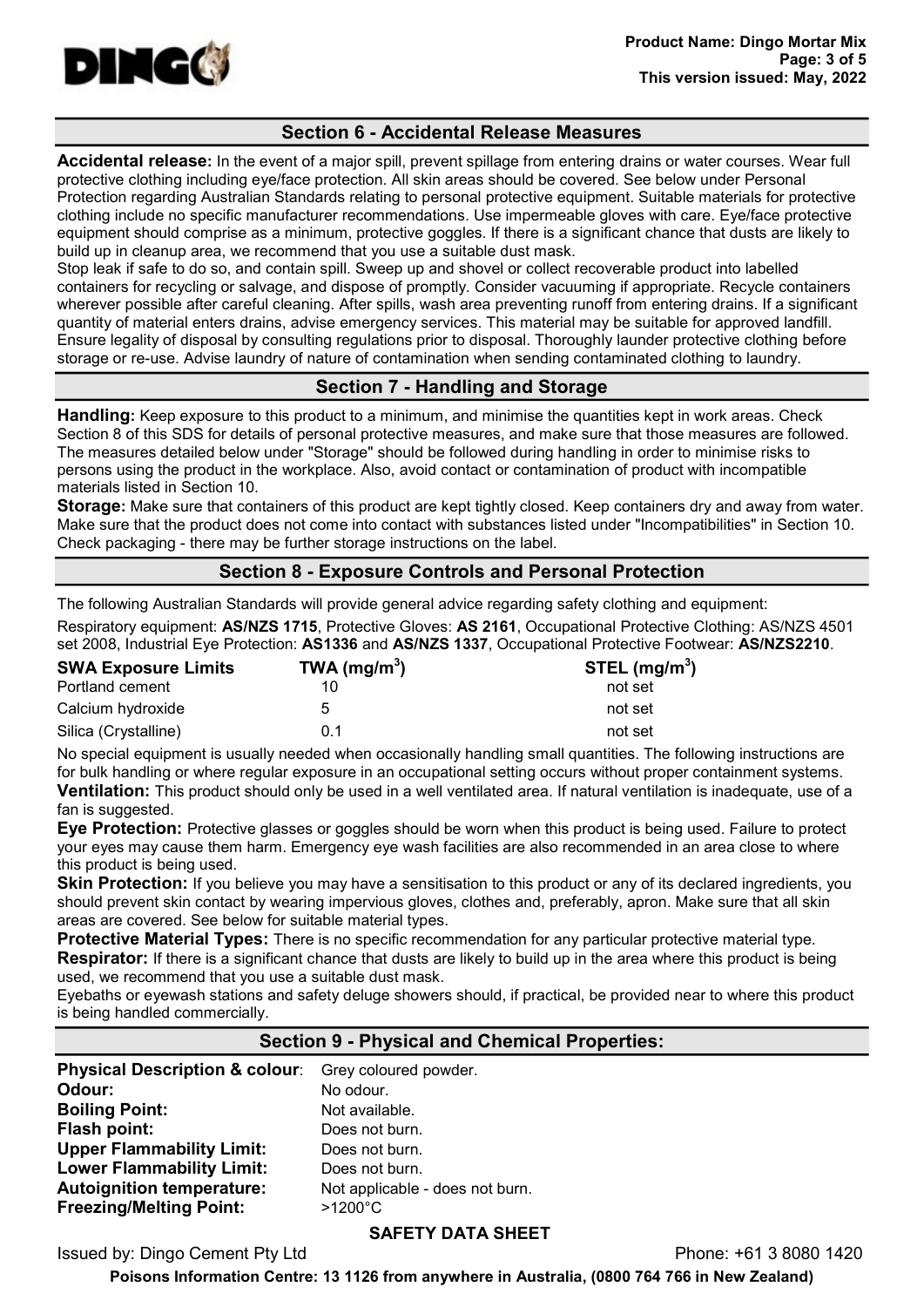

| <b>Volatiles:</b>                    | No data.                                        |
|--------------------------------------|-------------------------------------------------|
| <b>Vapour Pressure:</b>              | Nil at normal ambient temperatures.             |
| <b>Vapour Density:</b>               | Not applicable.                                 |
| <b>Specific Gravity:</b>             | No data.                                        |
| <b>Water Solubility:</b>             | Forms slurry which sets or hardens on standing. |
| pH:                                  | About 12                                        |
| <b>Volatility:</b>                   | Nil at normal ambient temperatures.             |
| <b>Odour Threshold:</b>              | No data.                                        |
| <b>Evaporation Rate:</b>             | Not applicable.                                 |
| <b>Coeff Oil/water Distribution:</b> | No data                                         |
| <b>Particle Characteristics:</b>     | Powder.                                         |
| <b>Autoignition temp:</b>            | Not applicable - does not burn.                 |

# Section 10 - Stability and Reactivity

Reactivity: This product is unlikely to react or decompose under normal storage conditions. However, if you have any doubts, contact the supplier for advice on shelf life properties.

Conditions to Avoid: Keep containers tightly closed. Containers should be kept dry.

Incompatibilities: water, acids, zinc, tin, aluminium and their alloys.

Fire Decomposition: No significant quantities of decomposition products are expected at temperatures normally achieved in a fire. Silicon compounds.

**Polymerisation:** This product will not undergo polymerisation reactions.

# Section 11 - Toxicological Information

# Local Effects:

**Target Organs:** There is no data to hand indicating any particular target organs.

## Classification of Hazardous Ingredients

**Ingredient Codes Health Hazard Statement Codes** 

Calcium hydroxide H315, H318

- Skin irritation category 2
- Eye damage category 1

Depending on the type of handling and use (e.g. grinding, drying, mix, load, unload), airborne respirable crystalline silica (quartz - cristobalite) may be generated. Prolonged and/or massive inhalation of respirable crystalline silica dust may cause lung fibrosis, commonly referred to as silicosis. Principal symptoms of silicosis are cough and breathlessness. Occupational exposure to respirable crystalline silica dust should be monitored and controlled. This product should be handled with care to avoid dust generation.

# Potential Health Effects

# Inhalation:

Short Term Exposure: This product is an inhalation irritant. Symptoms may include headache, irritation of nose and throat and increased secretion of mucous in the nose and throat. Other symptoms may also become evident, but they should disappear after exposure has ceased if treatment is prompt.

Long Term Exposure: No data for health effects associated with long term inhalation.

# Skin Contact:

Short Term Exposure: Classified as a potential sensitiser by skin contact. Exposure to a skin sensitiser, once sensitisation has occurred, may manifest itself as skin rash or inflammation, and in some individuals this reaction can be severe. In addition product is a skin irritant. Symptoms may include itchiness and reddening of contacted skin. Other symptoms may also become evident, but all should disappear once exposure has ceased.

Long Term Exposure: Repeated exposure may cause skin dryness or cracking.

# Eye Contact:

Short Term Exposure: This product is an eye irritant. Symptoms may include stinging and reddening of eyes and watering which may become copious. Other symptoms may also become evident. If exposure is brief, symptoms should disappear once exposure has ceased. However, lengthy exposure or delayed treatment may cause permanent damage.

# SAFETY DATA SHEET

Issued by: Dingo Cement Pty Ltd Phone: +61 3 8080 1420